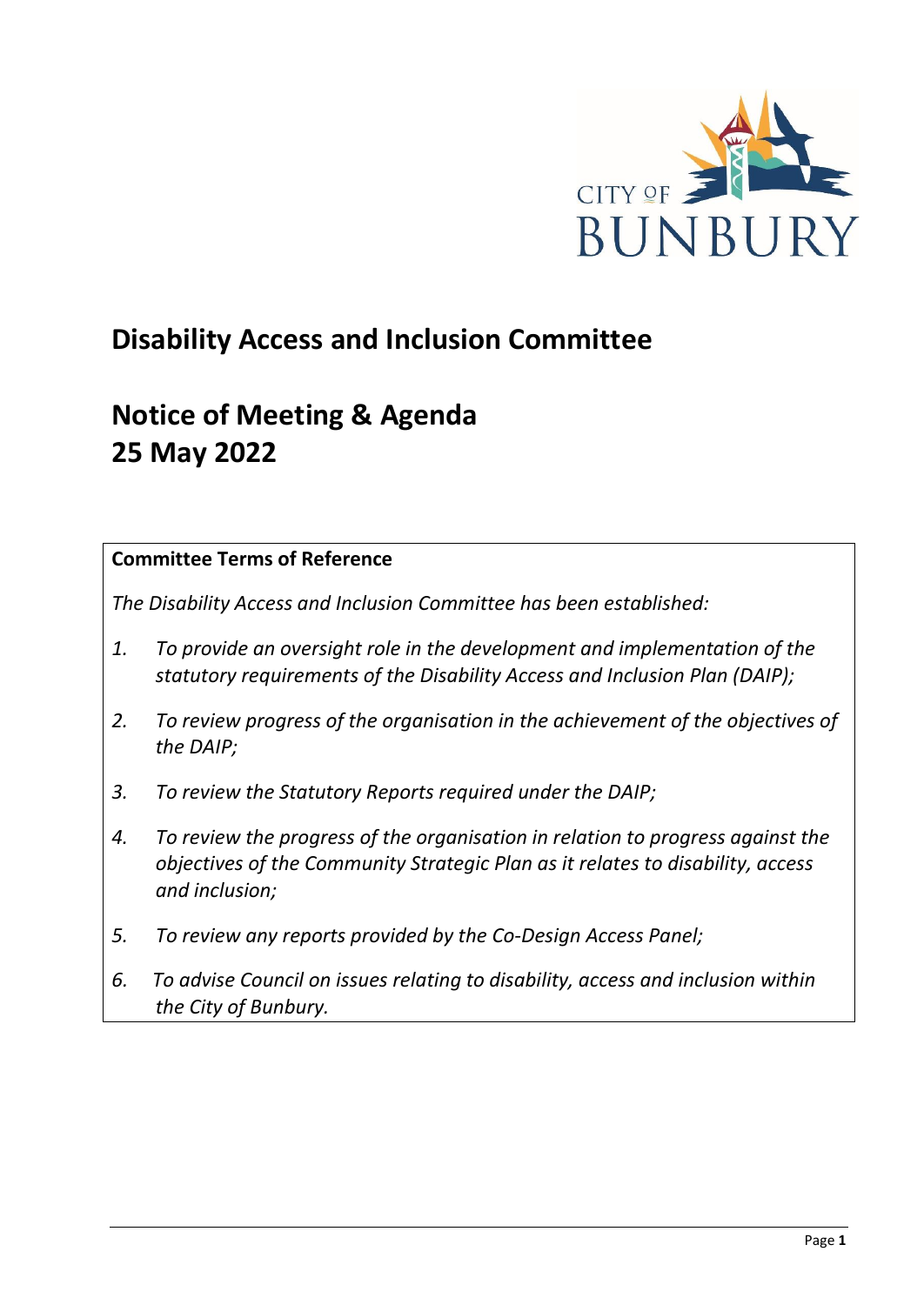#### **Table of Contents**

#### Subject

Item No

#### Page No

| <u>1.</u> |      |  |  |  |
|-----------|------|--|--|--|
| 2.        |      |  |  |  |
| 3.        |      |  |  |  |
| 4.        |      |  |  |  |
|           | 4.1  |  |  |  |
|           | 4.2  |  |  |  |
| <u>5.</u> |      |  |  |  |
| <u>6.</u> |      |  |  |  |
| 7.        |      |  |  |  |
| <u>8.</u> |      |  |  |  |
|           | 8.1  |  |  |  |
|           | 8.2  |  |  |  |
|           | 8.3  |  |  |  |
| 9.        |      |  |  |  |
| 10.       |      |  |  |  |
|           | 10.1 |  |  |  |
|           | 10.2 |  |  |  |
| 11.       |      |  |  |  |
|           |      |  |  |  |
|           | 12.1 |  |  |  |
|           | 12.2 |  |  |  |
| 13.       |      |  |  |  |
| 14.       |      |  |  |  |
| 15.       |      |  |  |  |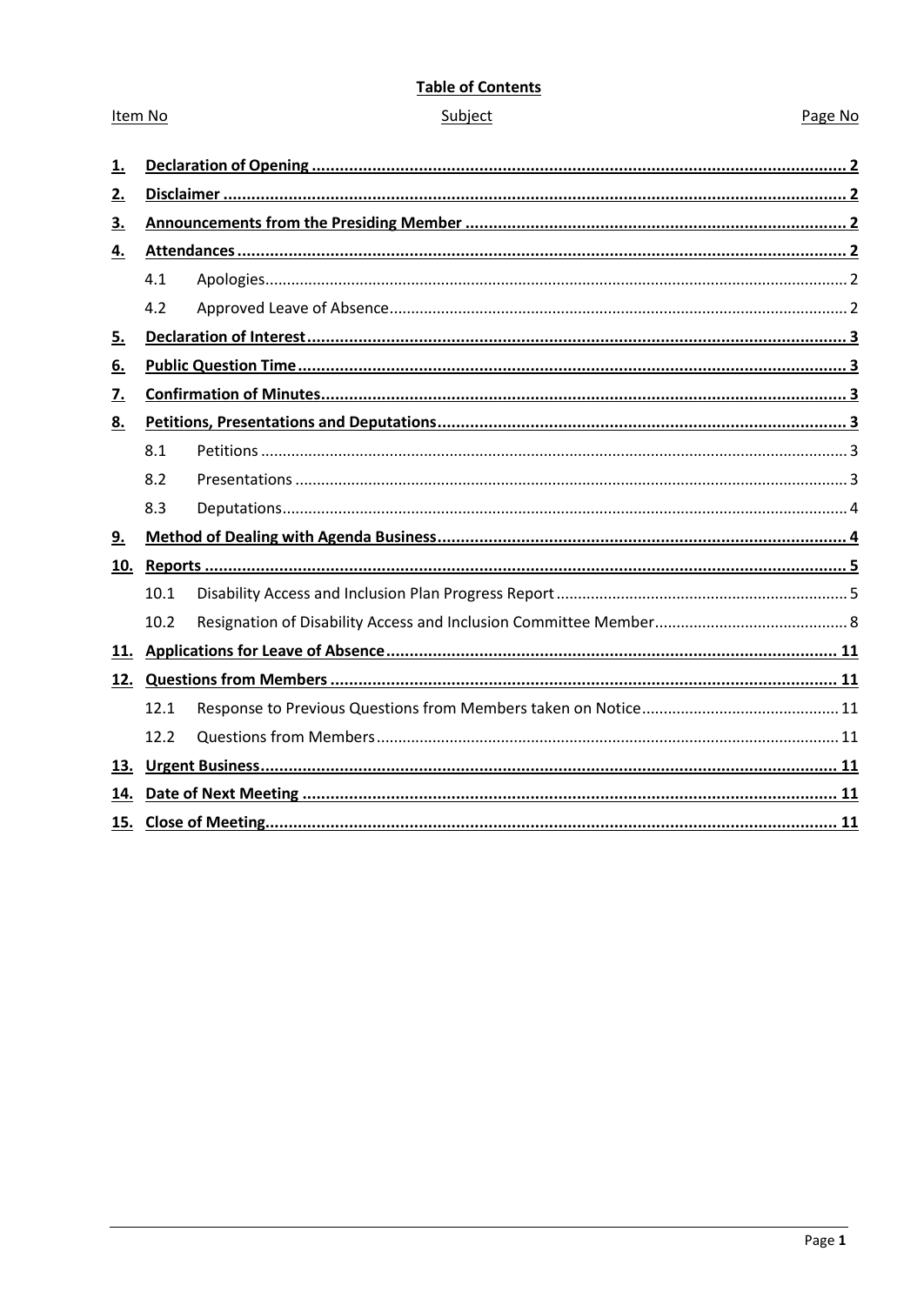# **Acknowledgement of Country**

\_\_\_\_\_\_\_\_\_\_\_\_\_\_\_\_\_\_\_\_\_\_\_\_\_\_\_\_\_\_\_\_\_\_\_\_\_\_\_\_\_\_\_\_\_\_\_\_\_\_\_\_\_\_\_\_\_\_\_\_\_\_\_\_\_\_\_\_\_\_\_\_\_\_\_\_\_\_\_\_\_\_\_\_\_\_\_\_\_\_\_\_\_\_\_

We acknowledge the Traditional Custodians of this land, the Wardandi Noongar people, and pay our respects to Elders past, present and future.

# **Vision**

Bunbury: welcoming and full of opportunities.

# **Organisational Values**

## #WEARECOB

| <b>WE ARE COMMUNITY</b> | We are one team<br>We keep each other safe<br>We display empathy and respect<br>We have fun and celebrate our successes<br>We work together to achieve great<br>outcomes                                                               |
|-------------------------|----------------------------------------------------------------------------------------------------------------------------------------------------------------------------------------------------------------------------------------|
| <b>WE ARE OPEN</b>      | We are open to opportunities<br>We actively listen and think things through<br>We are inclusive and treat everyone equally<br>We are honest and open in our<br>communications<br>We are open to feedback to improve our<br>performance |
| <b>WE ARE BRAVE</b>     | We lead the change, we own it<br>We trust and empower each other<br>We have the difficult conversations early<br>We hold ourselves to the highest standard<br>We have the courage to improve and<br>simplify                           |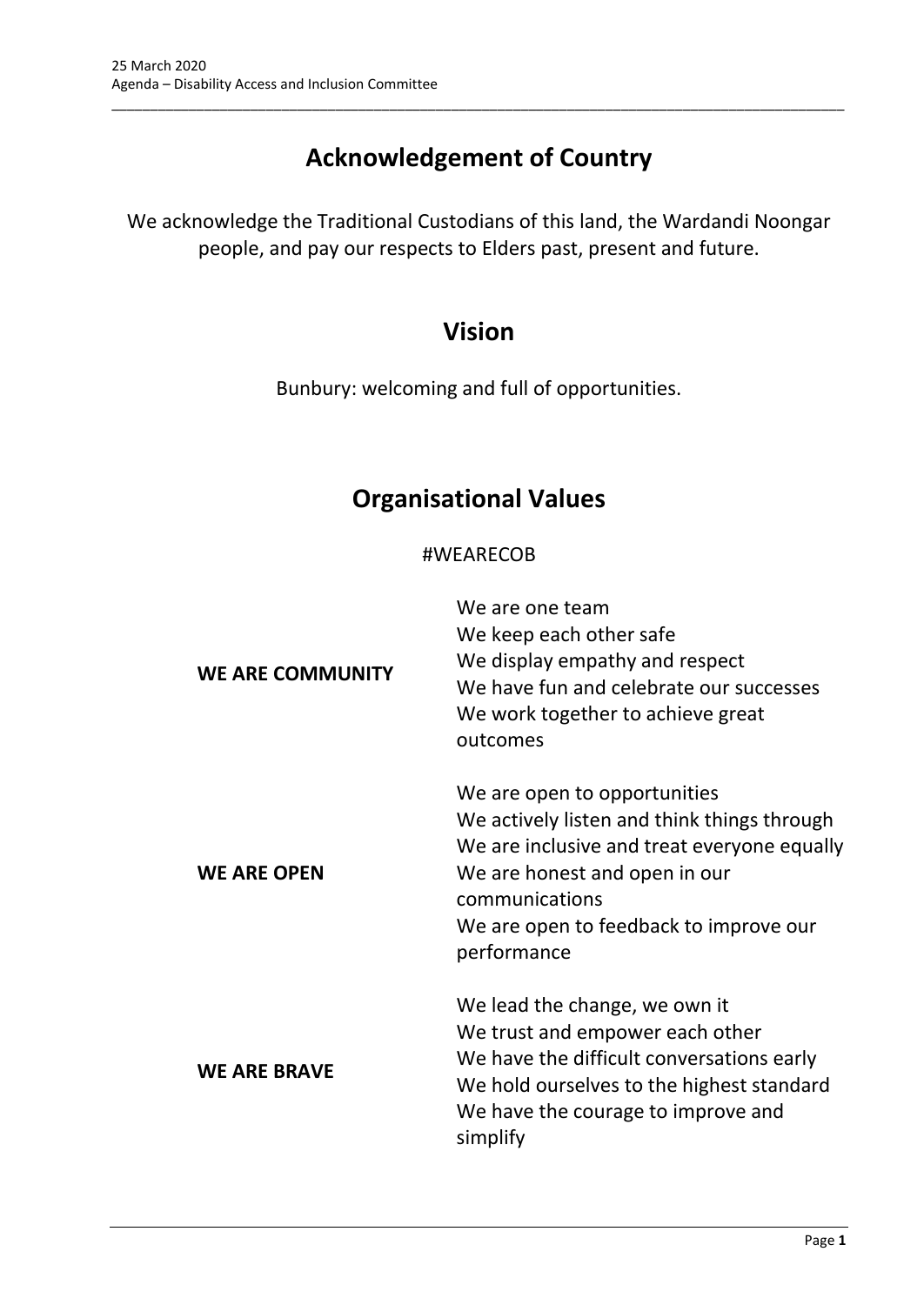

# **Disability Access and Inclusion Committee**

# **Notice of Meeting**

Dear Committee Members

The next Ordinary Meeting of the Disability Access and Inclusion Committee will be held in the *Ocean Room,* 2-4 Stephen Street, Bunbury, on 25 May 2022 at 4:00pm.



**Elizabeth Denniss Manager Community Connection**

# **Agenda 25 May 2022**

Members of the public to note that recommendations made by this committee are not final and will be subject to adoption (or otherwise) at a future meeting of the Bunbury City Council.

*Committee Members:*

| <b>Member Name</b> | <b>Representing</b>                           |
|--------------------|-----------------------------------------------|
| Cr Karen Turner    | <b>Councillor Representative</b>              |
| Cr Ben Andrew      | <b>Councillor Representative</b>              |
| Cr Gabi Ghasseb    | <b>Councillor Representative</b>              |
| Cory Crombie       | <b>Community Representative</b>               |
| Keira Evans        | <b>Community Representative</b>               |
| Lisa Laschon       | <b>Community Representative</b>               |
| Rachel Halkyard    | Service Provider Representative - Advocacy WA |
| Mal Osborne        | <b>Chief Executive Officer</b>                |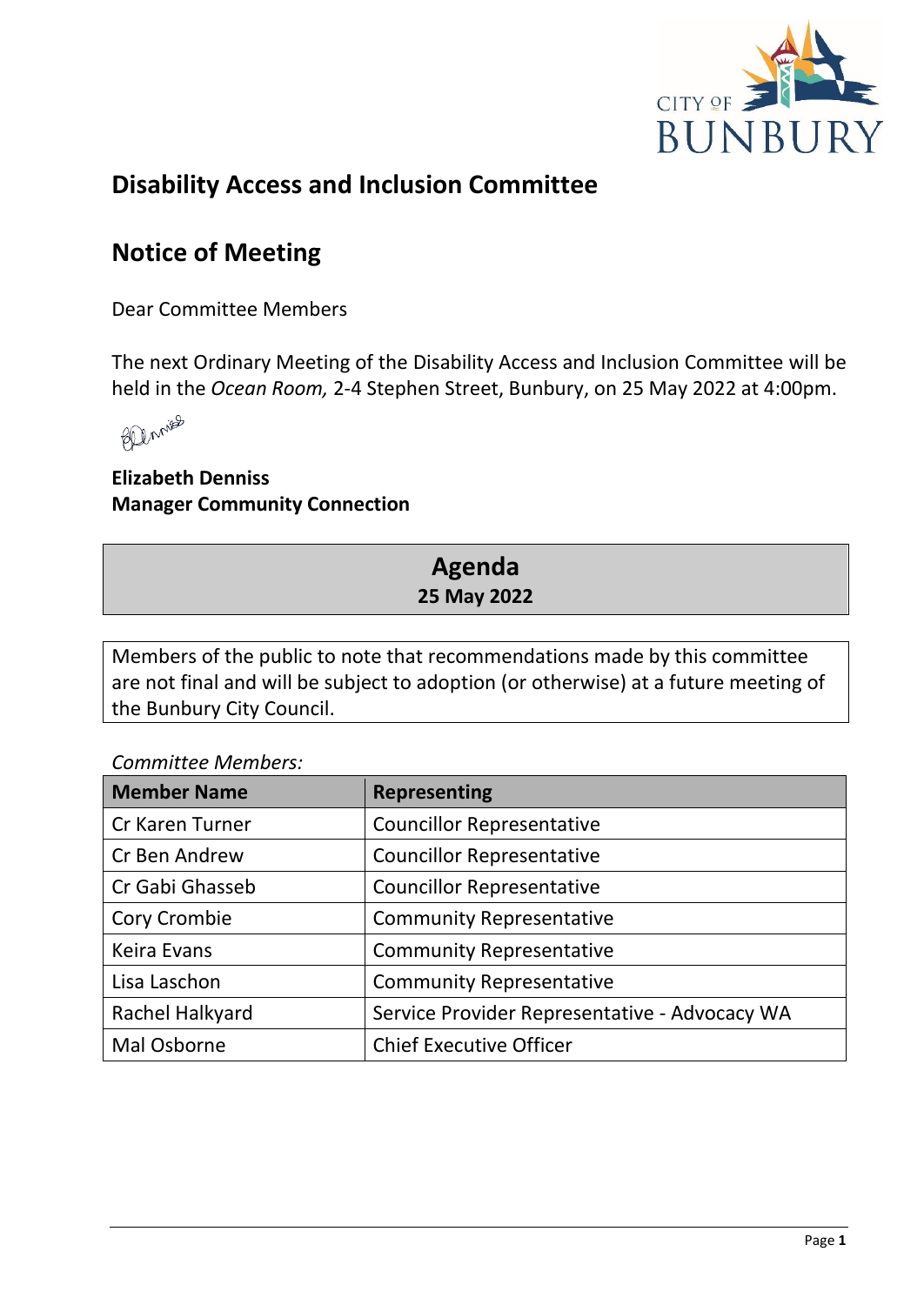## *Support Staff:*

| <b>Name</b>              | <b>Title</b>                                      |
|--------------------------|---------------------------------------------------|
| Sue Alexander            | <b>Community Partnerships Officer - Inclusion</b> |
| Danika Stevenson         | Senior Community Partnerships Officer             |
| <b>Elizabeth Denniss</b> | <b>Manager Community Connection</b>               |

\_\_\_\_\_\_\_\_\_\_\_\_\_\_\_\_\_\_\_\_\_\_\_\_\_\_\_\_\_\_\_\_\_\_\_\_\_\_\_\_\_\_\_\_\_\_\_\_\_\_\_\_\_\_\_\_\_\_\_\_\_\_\_\_\_\_\_\_\_\_\_\_\_\_\_\_\_\_\_\_\_\_\_\_\_\_\_\_\_\_\_\_\_\_\_

## <span id="page-4-0"></span>**1. Declaration of Opening**

The Presiding Member declared the meeting open at \_\_\_\_\_\_\_\_\_\_\_\_\_\_pm.

## <span id="page-4-1"></span>**2. Disclaimer**

Not applicable to this committee.

# <span id="page-4-2"></span>**3. Announcements from the Presiding Member**

## <span id="page-4-3"></span>**4. Attendances**

## <span id="page-4-4"></span>**4.1 Apologies**

## <span id="page-4-5"></span>**4.2 Approved Leave of Absence**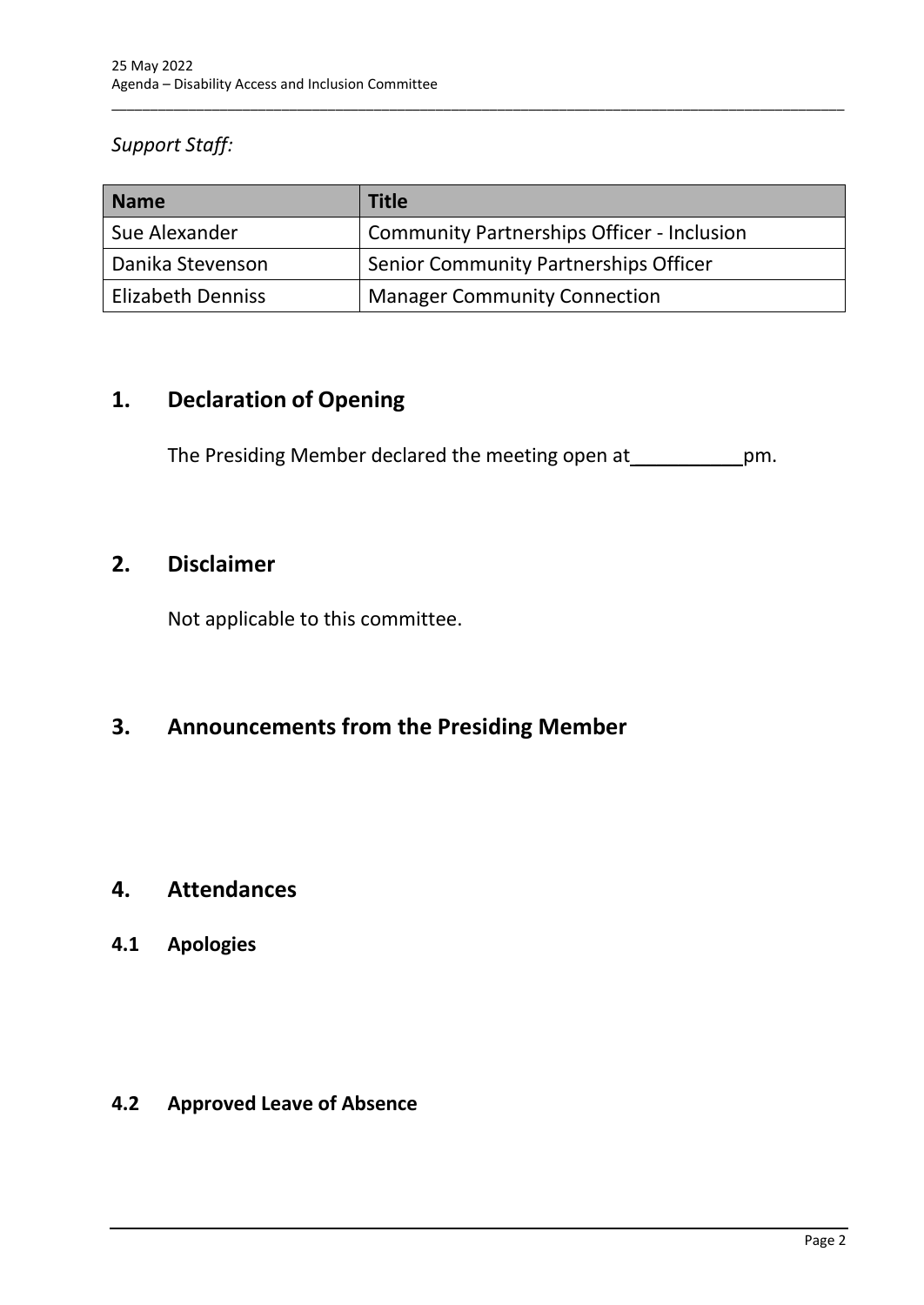## <span id="page-5-0"></span>**5. Declaration of Interest**

IMPORTANT: Committee members to complete a "Disclosure of Interest" form for each item on the agenda in which they wish to disclose a financial/proximity/impartiality interest. They should give the form to the Presiding Member before the meeting commences. After the meeting, the form is to be forwarded to the Administration Services Section for inclusion in the Corporate Financial Disclosures Register.

\_\_\_\_\_\_\_\_\_\_\_\_\_\_\_\_\_\_\_\_\_\_\_\_\_\_\_\_\_\_\_\_\_\_\_\_\_\_\_\_\_\_\_\_\_\_\_\_\_\_\_\_\_\_\_\_\_\_\_\_\_\_\_\_\_\_\_\_\_\_\_\_\_\_\_\_\_\_\_\_\_\_\_\_\_\_\_\_\_\_\_\_\_\_\_

## <span id="page-5-1"></span>**6. Public Question Time**

## <span id="page-5-2"></span>**7. Confirmation of Minutes**

The Minutes of the meeting of the Disability Access and Inclusion Committee Meeting held 9 February 2022 have been circulated.

#### **Recommendation**

That the Minutes of the Disability Access and Inclusion Committee Meeting held 9 February 2022 be confirmed as a true and correct record.

## <span id="page-5-3"></span>**8. Petitions, Presentations and Deputations**

#### <span id="page-5-4"></span>**8.1 Petitions**

Nil

### <span id="page-5-5"></span>**8.2 Presentations**

Nil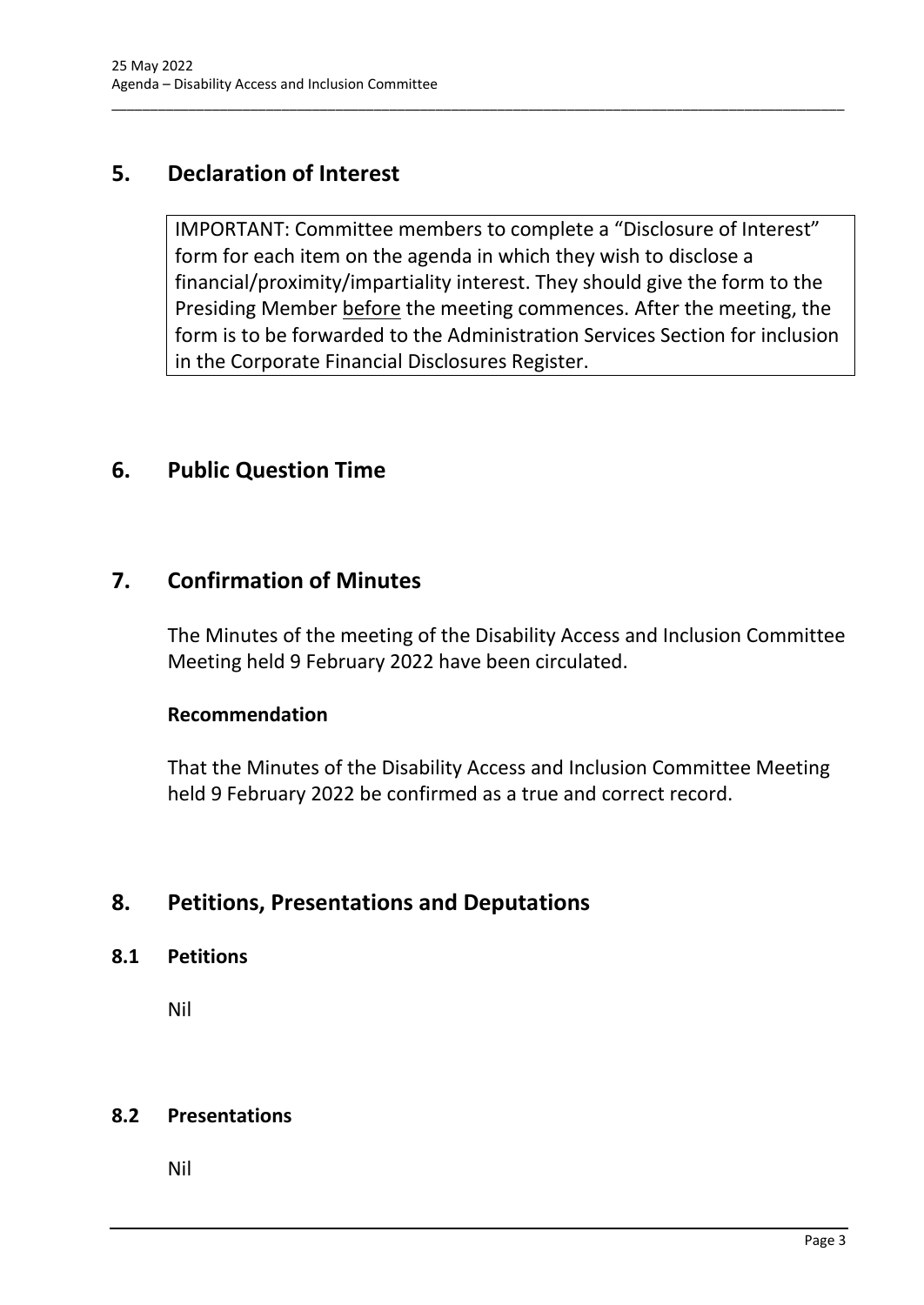## <span id="page-6-0"></span>**8.3 Deputations**

Nil

# <span id="page-6-1"></span>**9. Method of Dealing with Agenda Business**

Items are dealt with in the order that they appear.

\_\_\_\_\_\_\_\_\_\_\_\_\_\_\_\_\_\_\_\_\_\_\_\_\_\_\_\_\_\_\_\_\_\_\_\_\_\_\_\_\_\_\_\_\_\_\_\_\_\_\_\_\_\_\_\_\_\_\_\_\_\_\_\_\_\_\_\_\_\_\_\_\_\_\_\_\_\_\_\_\_\_\_\_\_\_\_\_\_\_\_\_\_\_\_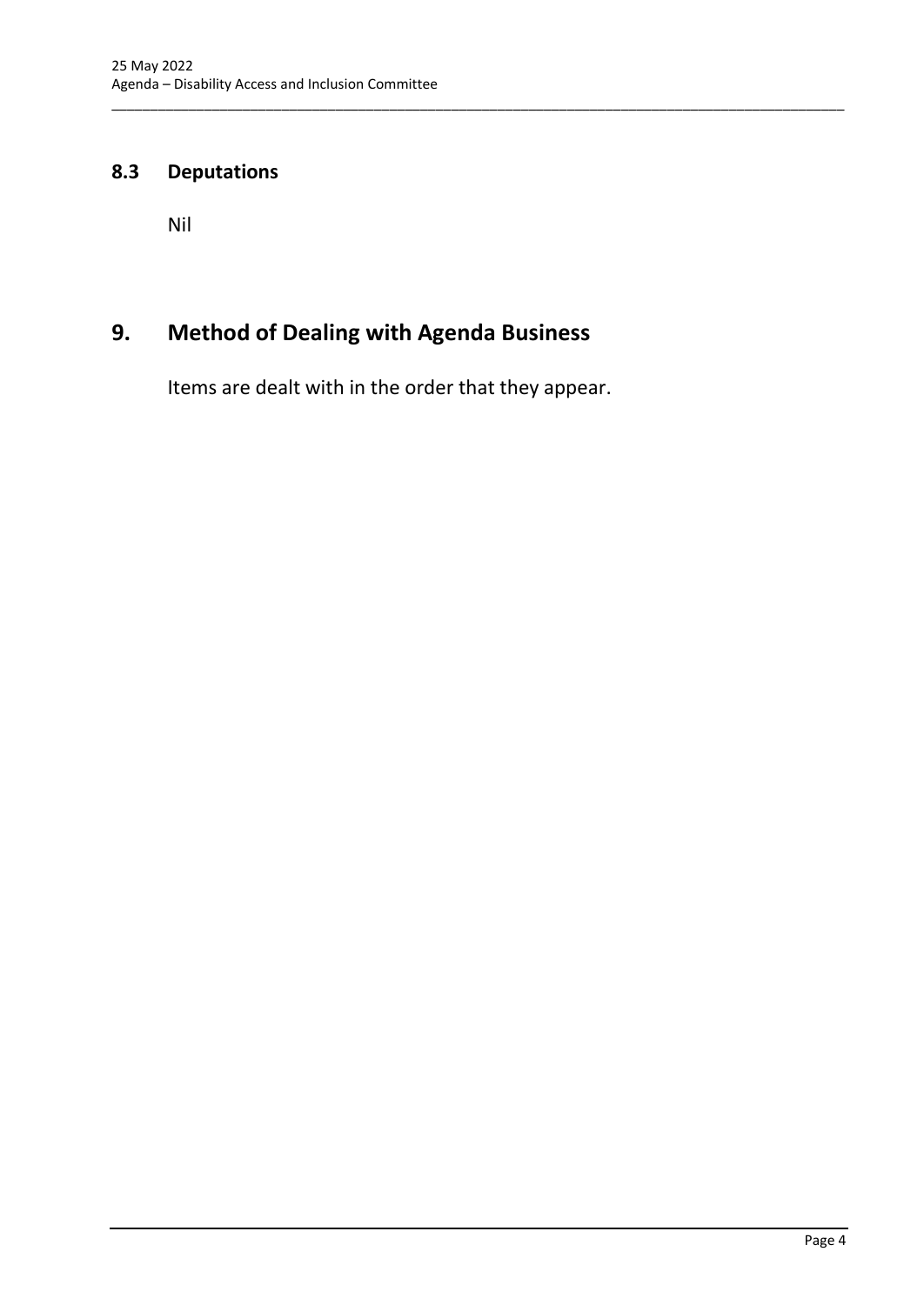## <span id="page-7-0"></span>**10. Reports**

#### <span id="page-7-1"></span>**10.1 Disability Access and Inclusion Plan Progress Report**

| <b>File Ref:</b>            | COB/516 and COB/1848                             |
|-----------------------------|--------------------------------------------------|
| <b>Applicant/Proponent:</b> | Internal                                         |
| <b>Responsible Officer:</b> | Sue Alexander, Community Partnerships Officer    |
| <b>Responsible</b>          | Elizabeth<br>Manager<br>Denniss,<br>Community    |
| <b>Manager:</b>             | Connection                                       |
| <b>Executive:</b>           | Gary Barbour, Director Sustainable Communities   |
| <b>Authority/Discretion</b> | Advocacy<br>Review<br>$\boxtimes$                |
|                             | Executive/Strategic<br>Quasi-Judicial<br>$\Box$  |
|                             | Information<br>$\boxtimes$<br>Legislative        |
|                             | <b>Purposes</b>                                  |
| <b>Attachments:</b>         | Appendix 1: Disability Access and Inclusion Plan |
|                             | Progress Report 2021 - 2022                      |

\_\_\_\_\_\_\_\_\_\_\_\_\_\_\_\_\_\_\_\_\_\_\_\_\_\_\_\_\_\_\_\_\_\_\_\_\_\_\_\_\_\_\_\_\_\_\_\_\_\_\_\_\_\_\_\_\_\_\_\_\_\_\_\_\_\_\_\_\_\_\_\_\_\_\_\_\_\_\_\_\_\_\_\_\_\_\_\_\_\_\_\_\_\_\_

#### **Summary**

The purpose of this report is for the Disability Access and Inclusion Committee (DAIC) to review the Disability Access and Inclusion Plan (DAIP) Progress Report for July 2021 to June 2022 and present to Bunbury City Council for endorsement. The endorsed report is to be provided to the Disability Services Commission by 29 July 2022.

#### **Executive Recommendation**

That the Disability Access and Inclusion Committee:

- 1. Note the Disability Access and Inclusion Plan Progress Report 2021 2022 (**attached** at Appendix 1); and
- 2. Recommend that Council endorse the DAIP Progress Report for submission to the Disability Services Commission.

*Voting Requirement: Simple Majority*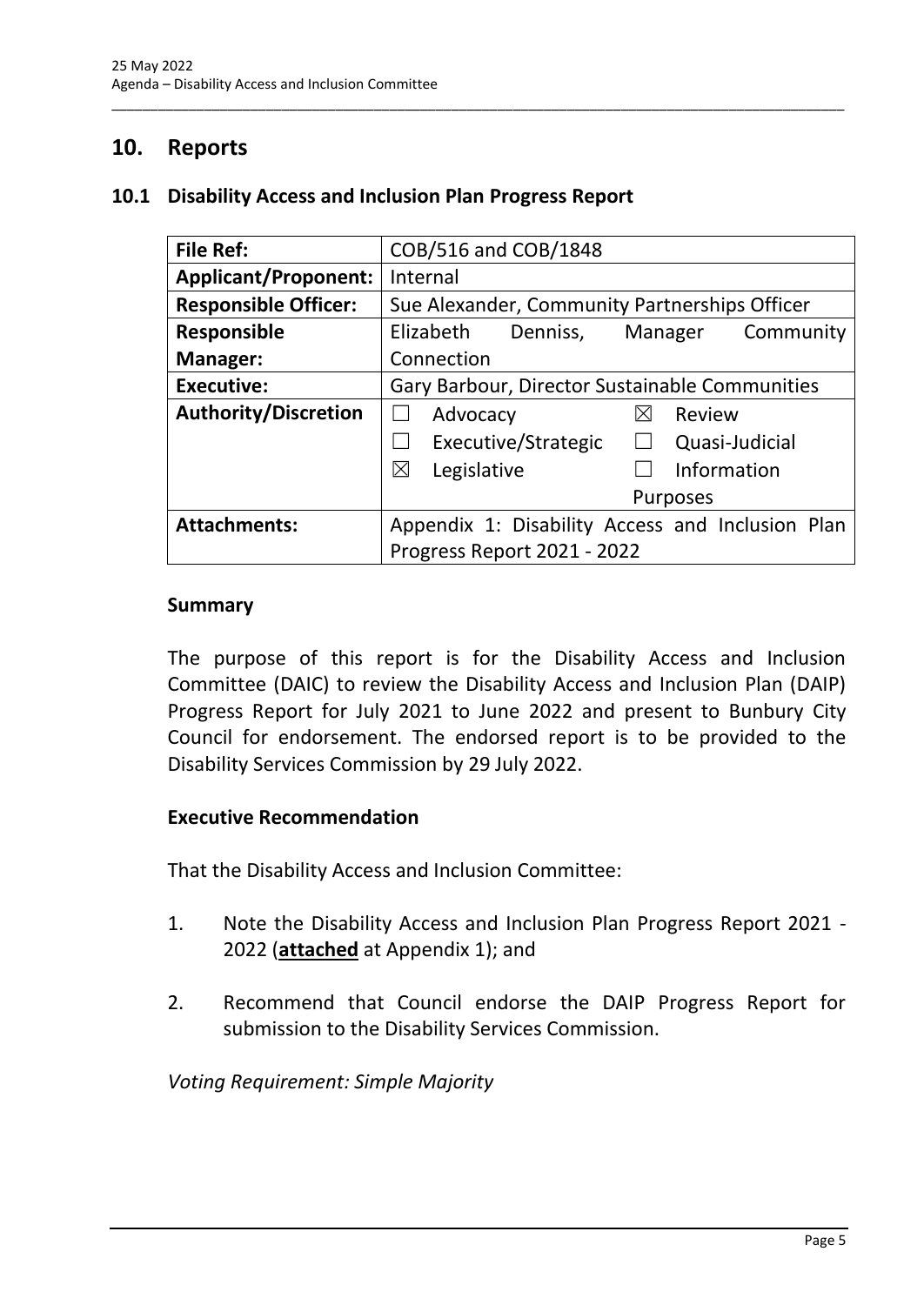## **Strategic Relevance**

| Pillar        | People                                                                         |
|---------------|--------------------------------------------------------------------------------|
| Aspiration    | A safe, healthy, and connected community                                       |
| Outcome 4     | A compassionate and inclusive community                                        |
| Objective 4.1 | Listen and respond to community needs at all stages of<br>life                 |
| Objective 4.2 | Support vulnerable groups, including aged persons and<br>those with disability |

\_\_\_\_\_\_\_\_\_\_\_\_\_\_\_\_\_\_\_\_\_\_\_\_\_\_\_\_\_\_\_\_\_\_\_\_\_\_\_\_\_\_\_\_\_\_\_\_\_\_\_\_\_\_\_\_\_\_\_\_\_\_\_\_\_\_\_\_\_\_\_\_\_\_\_\_\_\_\_\_\_\_\_\_\_\_\_\_\_\_\_\_\_\_\_

#### **Regional Impact Statement**

The DAIP Progress Report will be submitted to the Disability Services Commission. Following review by the Disability Services Commission, some achievements may be recognised by the Minister for Disability Services to be included in the State DAIP report.

#### **Background**

It is a requirement of the Disability Services Act (1993) that all Local Governments develop and implement a Disability Access and Inclusion Plan (DAIP) that outlines the ways in which they will ensure that people with disability have equal access to its facilities and services.

The DAIC reviews the progress of the organisation in relation to progress against the objectives of the Community Strategic Plan in relation to disability access and inclusion, as per the Committee's Terms of Reference.

The Disability Services Commission require an annual DAIP report for the period of 1 July 2021 to 30 June 2022 outlining actions achieved by the City of Bunbury directly aligning with the seven DAIP outcomes. This report is required to be submitted by 25 June 2022.

### **Council Policy Compliance**

The DAIC operates under the Council's Code of Conduct.

The City's DAIP commitments are outlined in the Access and Inclusion Council Policy.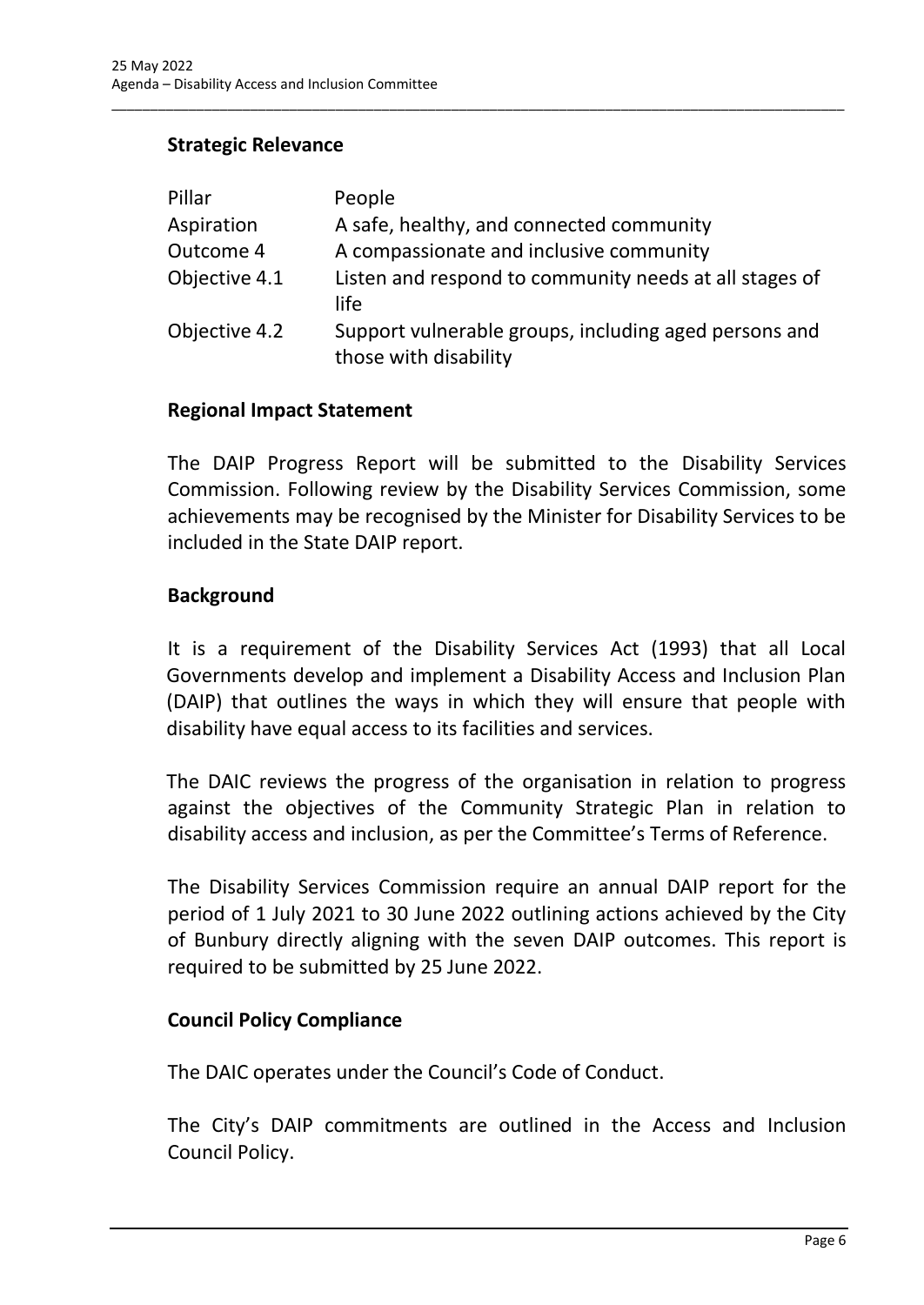## **Legislative Compliance**

*Disability Services Act 1993 (amended 2004) Local Government Act 1995*

#### **Officer Comments**

The City's DAIP provides a strong outcome-focused plan which demonstrates the City's commitment to develop and action innovations that continue enhancing the lives of those who have a disability.

\_\_\_\_\_\_\_\_\_\_\_\_\_\_\_\_\_\_\_\_\_\_\_\_\_\_\_\_\_\_\_\_\_\_\_\_\_\_\_\_\_\_\_\_\_\_\_\_\_\_\_\_\_\_\_\_\_\_\_\_\_\_\_\_\_\_\_\_\_\_\_\_\_\_\_\_\_\_\_\_\_\_\_\_\_\_\_\_\_\_\_\_\_\_\_

The DAIP Progress Report (**attached** at Appendix 1) provides an opportunity for the City to reflect on achievements to date and to plan for future achievements that align with the DAIP outcomes.

All activities listed in the report are either new activities or ongoing projects that the City of Bunbury have implemented during the last financial year.

#### **Analysis of Financial and Budget Implications**

There are no financial or budgetary implications impacting from this report.

#### **Community Consultation**

Not applicable.

#### **Councillor/Officer Consultation**

Not applicable.

#### **Applicant Consultation**

Not applicable.

#### **Timeline: Council Decision Implementation**

The DAIP Progress Report will be submitted to Council for endorsement at the next Ordinary Council meeting on 28 June 2022.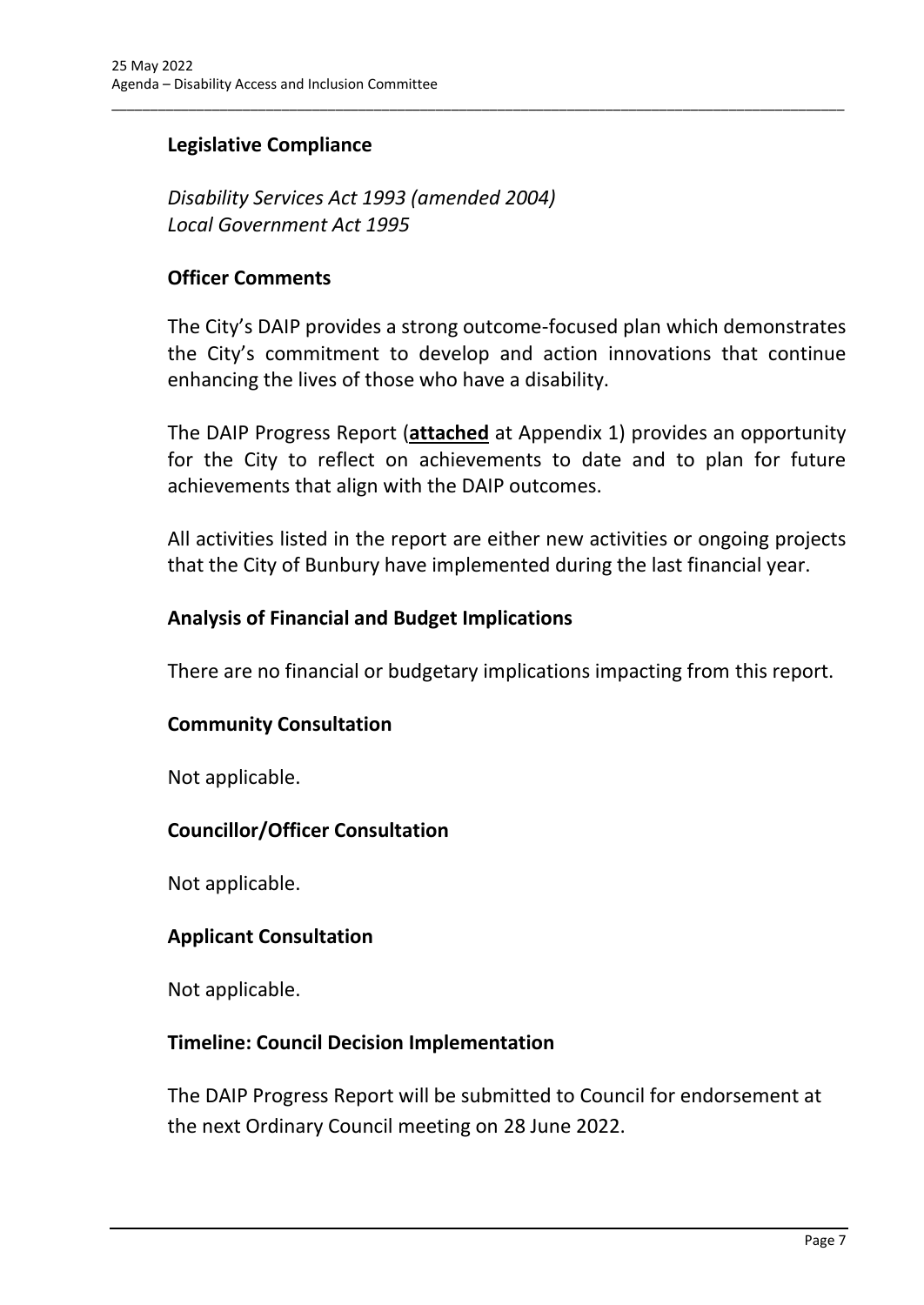## <span id="page-10-0"></span>**10.2 Resignation of Disability Access and Inclusion Committee Member**

\_\_\_\_\_\_\_\_\_\_\_\_\_\_\_\_\_\_\_\_\_\_\_\_\_\_\_\_\_\_\_\_\_\_\_\_\_\_\_\_\_\_\_\_\_\_\_\_\_\_\_\_\_\_\_\_\_\_\_\_\_\_\_\_\_\_\_\_\_\_\_\_\_\_\_\_\_\_\_\_\_\_\_\_\_\_\_\_\_\_\_\_\_\_\_

| <b>File Ref:</b>            | COB/516                                        |
|-----------------------------|------------------------------------------------|
| <b>Applicant/Proponent:</b> | Internal                                       |
| <b>Responsible Officer:</b> | Sue Alexander, Community Partnerships Officer  |
| <b>Responsible</b>          | Elizabeth<br>Community<br>Denniss,<br>Manager  |
| Manager:                    | Connection                                     |
| <b>Executive:</b>           | Gary Barbour, Director Sustainable Communities |
| <b>Authority/Discretion</b> | Advocacy<br>Review                             |
|                             | Executive/Strategic<br>Quasi-Judicial          |
|                             | Information<br>Legislative<br>$\bowtie$        |
|                             | <b>Purposes</b>                                |
| <b>Attachments:</b>         | Appendix 2: Resignation Lisa Laschon           |

#### **Summary**

The purpose of this is for the Disability Access and Inclusion Committee (DAIC) to note Lisa Laschon has tendered her resignation from the Committee.

### **Executive Recommendation**

That the Disability Access and Inclusion Committee (DAIC) request that Council:

- 1. Accept the resignation of Lisa Laschon from the DAIC (**attached** at Appendix 2).
- 2. Request the Chief Executive Officer formally thanks Lisa Laschon for her contribution to the DAIC in writing.
- 3. Endorse the advertisement of the vacant position.

*Voting Requirement: Simple Majority*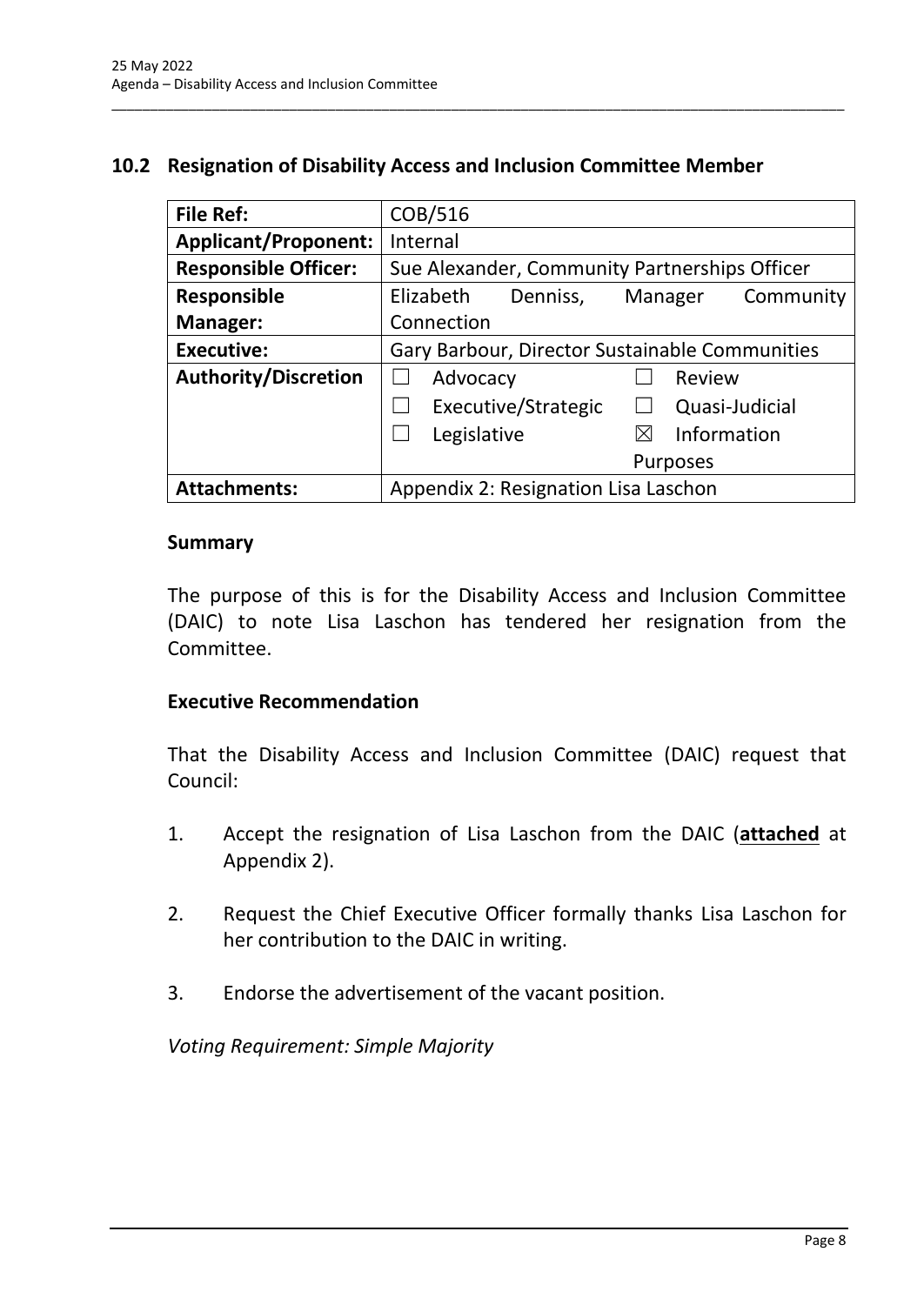### **Strategic Relevance**

| Pillar         | Performance                                                                                       |
|----------------|---------------------------------------------------------------------------------------------------|
| Aspiration     | Leading with purpose and robust governance                                                        |
| Outcome 13     | A leading local government                                                                        |
| Objective 13.1 | Provide strong, accountable leadership and governance                                             |
| Pillar         | Performance                                                                                       |
| Aspiration     | Leading with purpose and robust governance                                                        |
| Outcome 14     | A well-informed community that is deeply engaged in<br>decision making                            |
| Objective 14.1 | Effectively inform and engage the community about local<br>issues, facilities, service and events |

\_\_\_\_\_\_\_\_\_\_\_\_\_\_\_\_\_\_\_\_\_\_\_\_\_\_\_\_\_\_\_\_\_\_\_\_\_\_\_\_\_\_\_\_\_\_\_\_\_\_\_\_\_\_\_\_\_\_\_\_\_\_\_\_\_\_\_\_\_\_\_\_\_\_\_\_\_\_\_\_\_\_\_\_\_\_\_\_\_\_\_\_\_\_\_

#### **Regional Impact Statement**

The Disability Access and Inclusion Committee provides opportunity for community members to contribute to decisions that benefit Bunbury, through input on the provision of accessible and inclusive facilities, open spaces, programs and services. This ensures that Bunbury is welcoming and inclusive for all who visit and live in the Bunbury Geographe region.

#### **Background**

Lisa Laschon was appointed to the DAIC by Bunbury City Council at the Ordinary Council Meeting held on 2 November 2021.

#### **Council Policy Compliance**

The DAIC operates under the Council's Code of Conduct.

The City's DAIP commitments are outlined in the Access and Inclusion Council Policy.

#### **Legislative Compliance**

*Disability Services Act 1993 (amended 2004) Local Government Act 1995*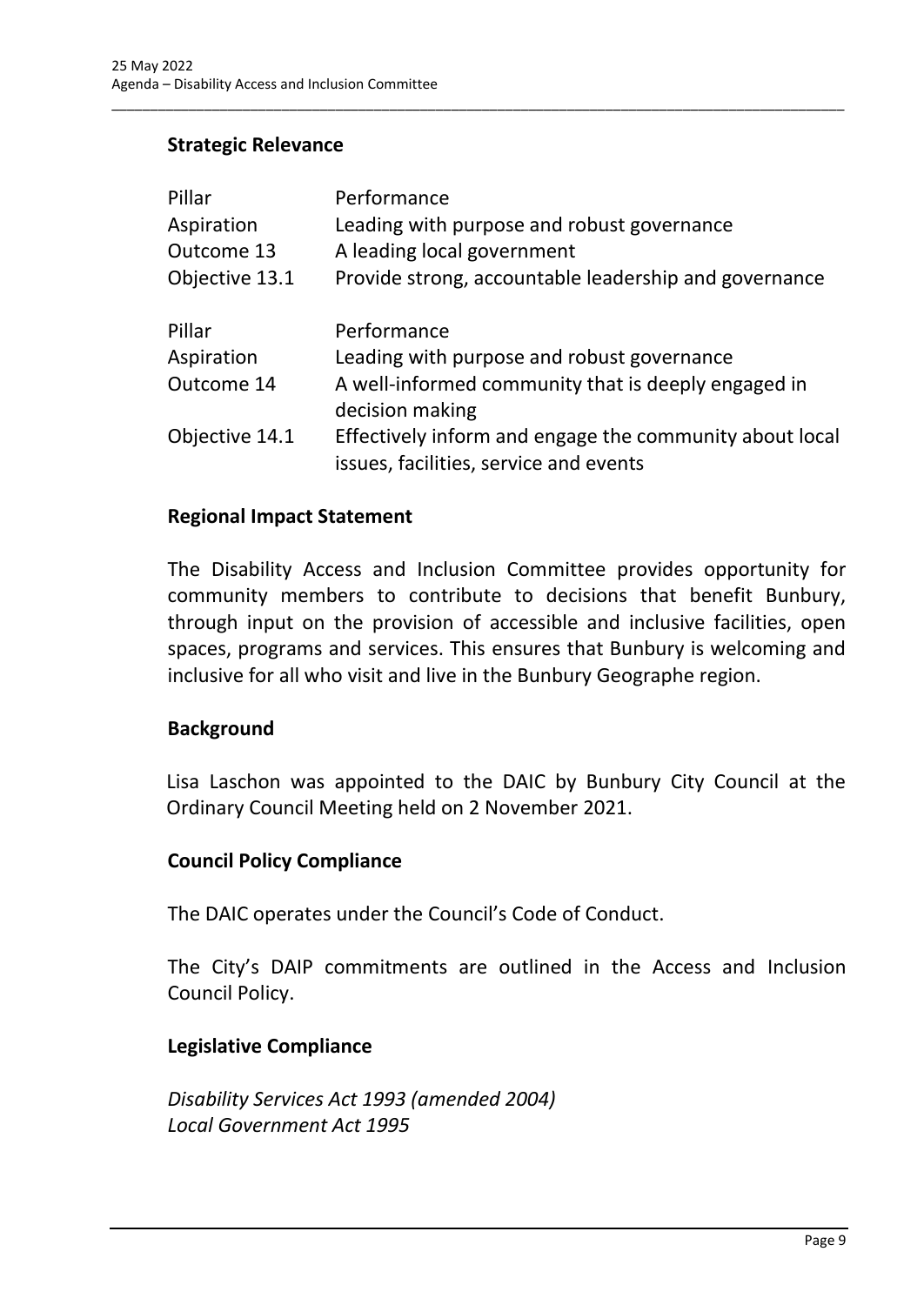## **Officer Comments**

The vacant community representative position will be advertised with nominations open 1 July to 31 July 2022 via the City's online platform, Smartygrants.

\_\_\_\_\_\_\_\_\_\_\_\_\_\_\_\_\_\_\_\_\_\_\_\_\_\_\_\_\_\_\_\_\_\_\_\_\_\_\_\_\_\_\_\_\_\_\_\_\_\_\_\_\_\_\_\_\_\_\_\_\_\_\_\_\_\_\_\_\_\_\_\_\_\_\_\_\_\_\_\_\_\_\_\_\_\_\_\_\_\_\_\_\_\_\_

A recommendation to fill the vacant position will be presented at the Ordinary Council Meeting held on the 6 September Ordinary. to allow the candidate to attend the next Committee meeting on 28 September.

#### **Analysis of Financial and Budget Implications**

There are no financial or budgetary implications impacting from the recommendations of this report.

#### **Community Consultation**

Not applicable.

### **Councillor/Officer Consultation**

Not applicable.

### **Applicant Consultation**

Not applicable.

#### **Timeline: Council Decision Implementation**

The Committee's recommendations will be presented at the Ordinary Council Meeting (OCM) on 28 June 2022.

The recommended candidate will be presented for consideration at the OCM held on 6 September 2022.